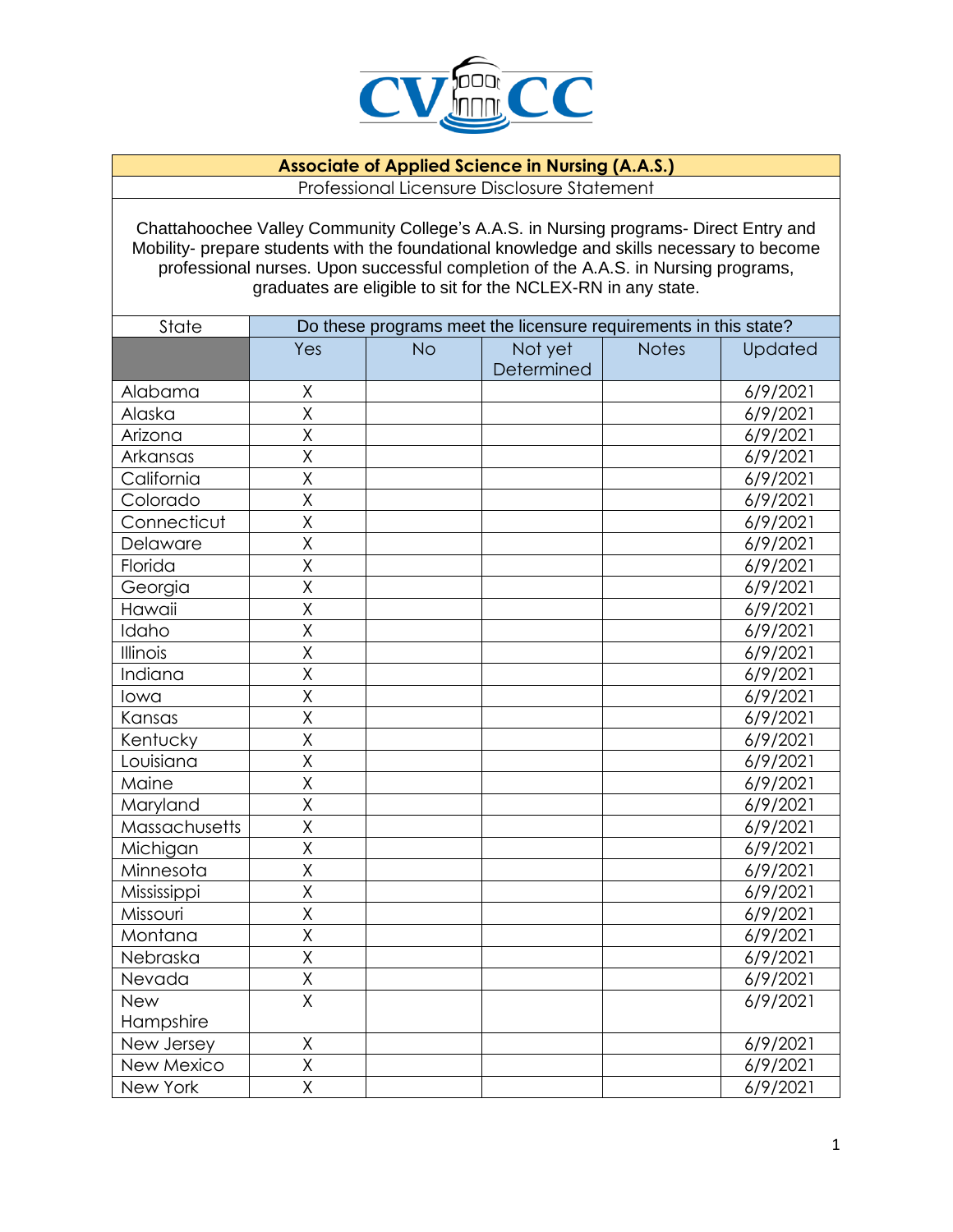

| North         | Χ |  | 6/9/2021 |
|---------------|---|--|----------|
| Carolina      |   |  |          |
| North Dakota  | X |  | 6/9/2021 |
| Ohio          | Χ |  | 6/9/2021 |
| Oklahoma      | Χ |  | 6/9/2021 |
| Oregon        | X |  | 6/9/2021 |
| Pennsylvania  | Χ |  | 6/9/2021 |
| Rhode Island  | Χ |  | 6/9/2021 |
| South         | X |  | 6/9/2021 |
| Carolina      |   |  |          |
| South Dakota  | Χ |  | 6/9/2021 |
| Tennessee     | Χ |  | 6/9/2021 |
| Texas         | Χ |  | 6/9/2021 |
| Utah          | Χ |  | 6/9/2021 |
| Vermont       | Χ |  | 6/9/2021 |
| Virginia      | Χ |  | 6/9/2021 |
| Washington    | Χ |  | 6/9/2021 |
| West Virginia | Χ |  | 6/9/2021 |
| Wisconsin     | Χ |  | 6/9/2021 |
| Wyoming       | X |  | 6/9/2021 |
| District of   | Χ |  | 6/9/2021 |
| Columbia      |   |  |          |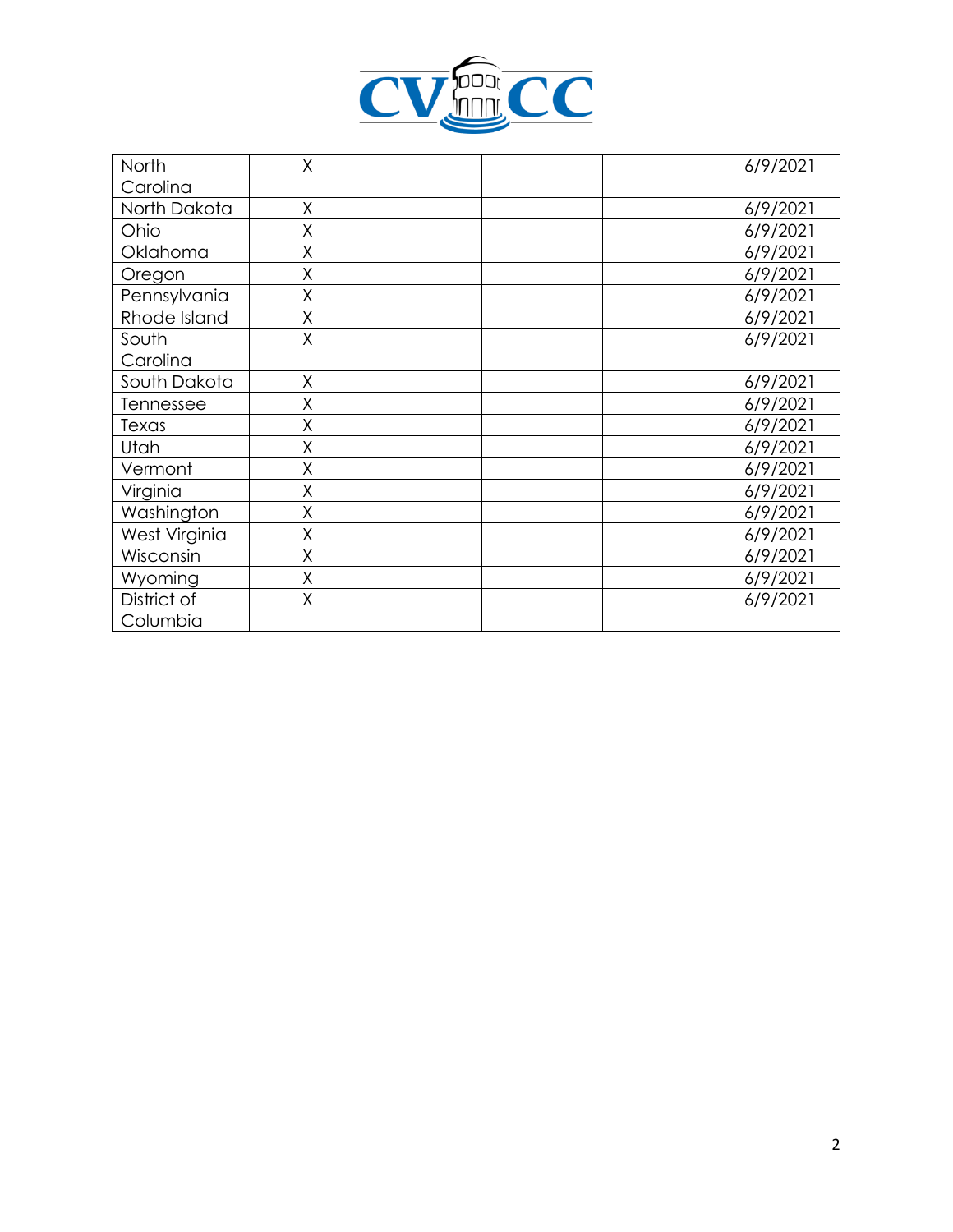

## **Practical Nursing (PN)**

Professional Licensure Disclosure Statement

Chattahoochee Valley Community College's Practical Nursing program prepares students with the foundational knowledge and skills necessary to become professional nurses. Upon successful completion of the Practical Nursing program, graduates are eligible to sit for the NCLEX-PN in any state.

| State         | Do these programs meet the licensure requirements in this state? |           |            |              |          |
|---------------|------------------------------------------------------------------|-----------|------------|--------------|----------|
|               | Yes                                                              | <b>No</b> | Not yet    | <b>Notes</b> | Updated  |
|               |                                                                  |           | Determined |              |          |
| Alabama       | $\sf X$                                                          |           |            |              | 6/9/2021 |
| Alaska        | $\overline{\mathsf{x}}$                                          |           |            |              | 6/9/2021 |
| Arizona       | X                                                                |           |            |              | 6/9/2021 |
| Arkansas      | X                                                                |           |            |              | 6/9/2021 |
| California    | X                                                                |           |            |              | 6/9/2021 |
| Colorado      | $\overline{\mathsf{x}}$                                          |           |            |              | 6/9/2021 |
| Connecticut   | $\overline{\mathsf{x}}$                                          |           |            |              | 6/9/2021 |
| Delaware      | X                                                                |           |            |              | 6/9/2021 |
| Florida       | $\overline{\mathsf{X}}$                                          |           |            |              | 6/9/2021 |
| Georgia       | $\overline{\mathsf{x}}$                                          |           |            |              | 6/9/2021 |
| Hawaii        | $\overline{\mathsf{x}}$                                          |           |            |              | 6/9/2021 |
| Idaho         | $\overline{\mathsf{x}}$                                          |           |            |              | 6/9/2021 |
| Illinois      | $\overline{\mathsf{X}}$                                          |           |            |              | 6/9/2021 |
| Indiana       | $\overline{\mathsf{x}}$                                          |           |            |              | 6/9/2021 |
| lowa          | X                                                                |           |            |              | 6/9/2021 |
| Kansas        | X                                                                |           |            |              | 6/9/2021 |
| Kentucky      | $\overline{\mathsf{x}}$                                          |           |            |              | 6/9/2021 |
| Louisiana     | $\overline{\mathsf{x}}$                                          |           |            |              | 6/9/2021 |
| Maine         | $\overline{\mathsf{x}}$                                          |           |            |              | 6/9/2021 |
| Maryland      | X                                                                |           |            |              | 6/9/2021 |
| Massachusetts | X                                                                |           |            |              | 6/9/2021 |
| Michigan      | X                                                                |           |            |              | 6/9/2021 |
| Minnesota     | $\overline{\mathsf{x}}$                                          |           |            |              | 6/9/2021 |
| Mississippi   | X                                                                |           |            |              | 6/9/2021 |
| Missouri      | X                                                                |           |            |              | 6/9/2021 |
| Montana       | X                                                                |           |            |              | 6/9/2021 |
| Nebraska      | X                                                                |           |            |              | 6/9/2021 |
| Nevada        | Χ                                                                |           |            |              | 6/9/2021 |
| <b>New</b>    | $\overline{\mathsf{x}}$                                          |           |            |              | 6/9/2021 |
| Hampshire     |                                                                  |           |            |              |          |
| New Jersey    | $\sf X$                                                          |           |            |              | 6/9/2021 |
| New Mexico    | X                                                                |           |            |              | 6/9/2021 |
| New York      | $\overline{\mathsf{x}}$                                          |           |            |              | 6/9/2021 |